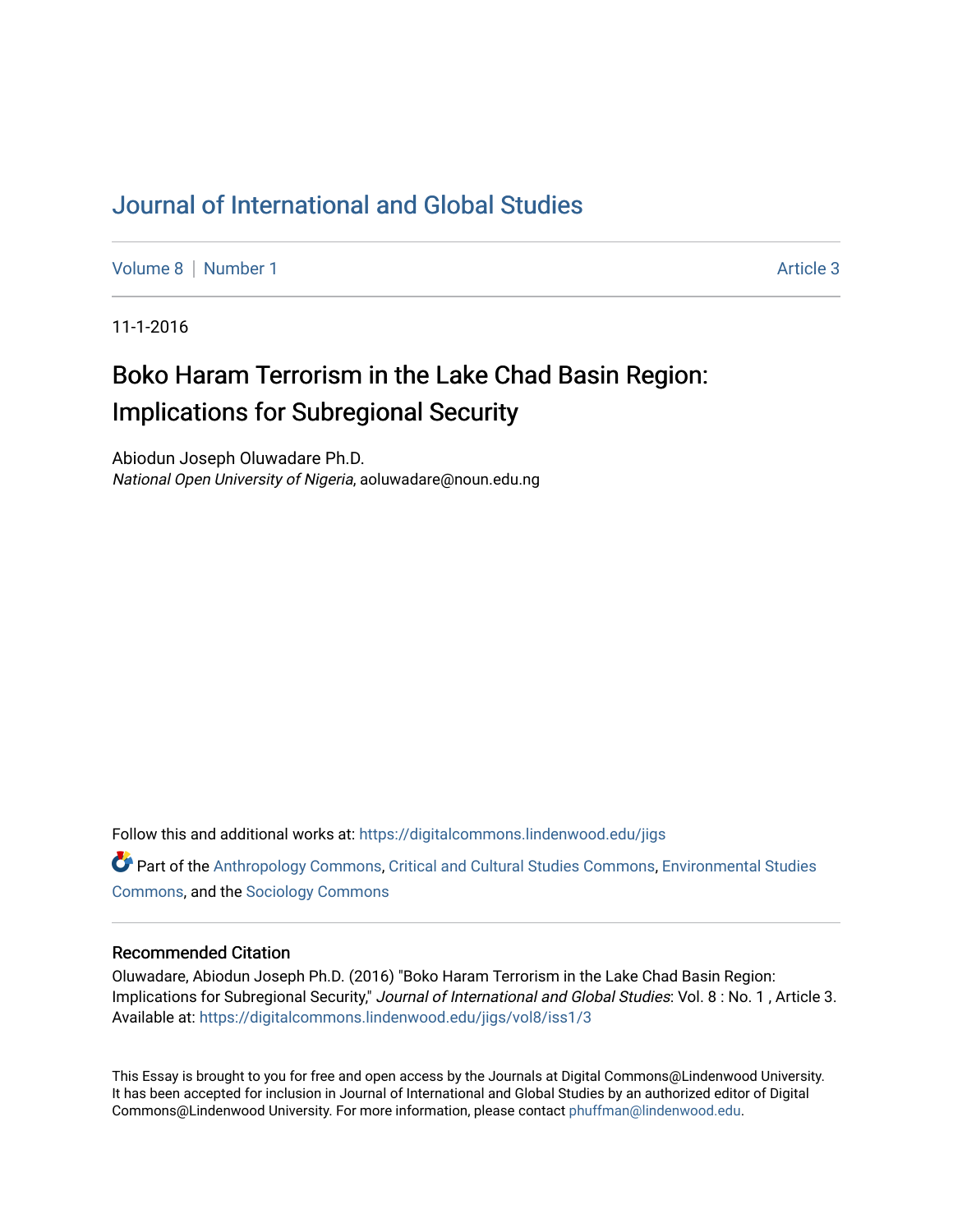## Boko Haram Terrorism in the Lake Chad Basin Region: Implications for Subregional Security

Abiodun Joseph Oluwadare PhD Department of Political Science Faculty of Social Sciences National Open University of Nigeria aoluwadare@noun.edu.ng

#### **Abstract**

Terrorist activities in the Lake Chad Basin region of Nigeria, Niger, Chad and Cameroon, have impacted negatively on the security, socio-political and economic situations in the region. This paper investigates the evolution of insurgency and the factors leading to its growth in the region. It also examines its socio-political, economic and security implications. Nigeria, in the centre of the imbroglio, has had no respite from terrorist activities for a long time. Boko Haram has carried out many gun attacks and bombings in many strategic places, including the United Nations building in Abuja, the federal capital city. There have been similar attacks in Cameroon, Chad and Niger, including a massive attack in Bosso in the Niger Republic with 26 soldiers killed in 2016. This article concludes that the wave of terrorism in the subregion has a connection to the wave of global terrorism. To stem the tide of insurgency in the subregion, this paper recommends that governments at all levels should create enabling environment for investment and industrial growth. It also suggests that security of lives and properties should be given utmost priority. This paper examines the evolution, manifestations, and course of the Boko Haram insurgency in the subregion, exploring the implications for national and international security, socioeconomic order, political stability, and sustainable development of the area. It will suggest ways to curtail the Boko Haram insurgency and probable future insurgencies in the subregion.

**Keywords**: Boko Haram, religious violence, terrorism, insurgency, national security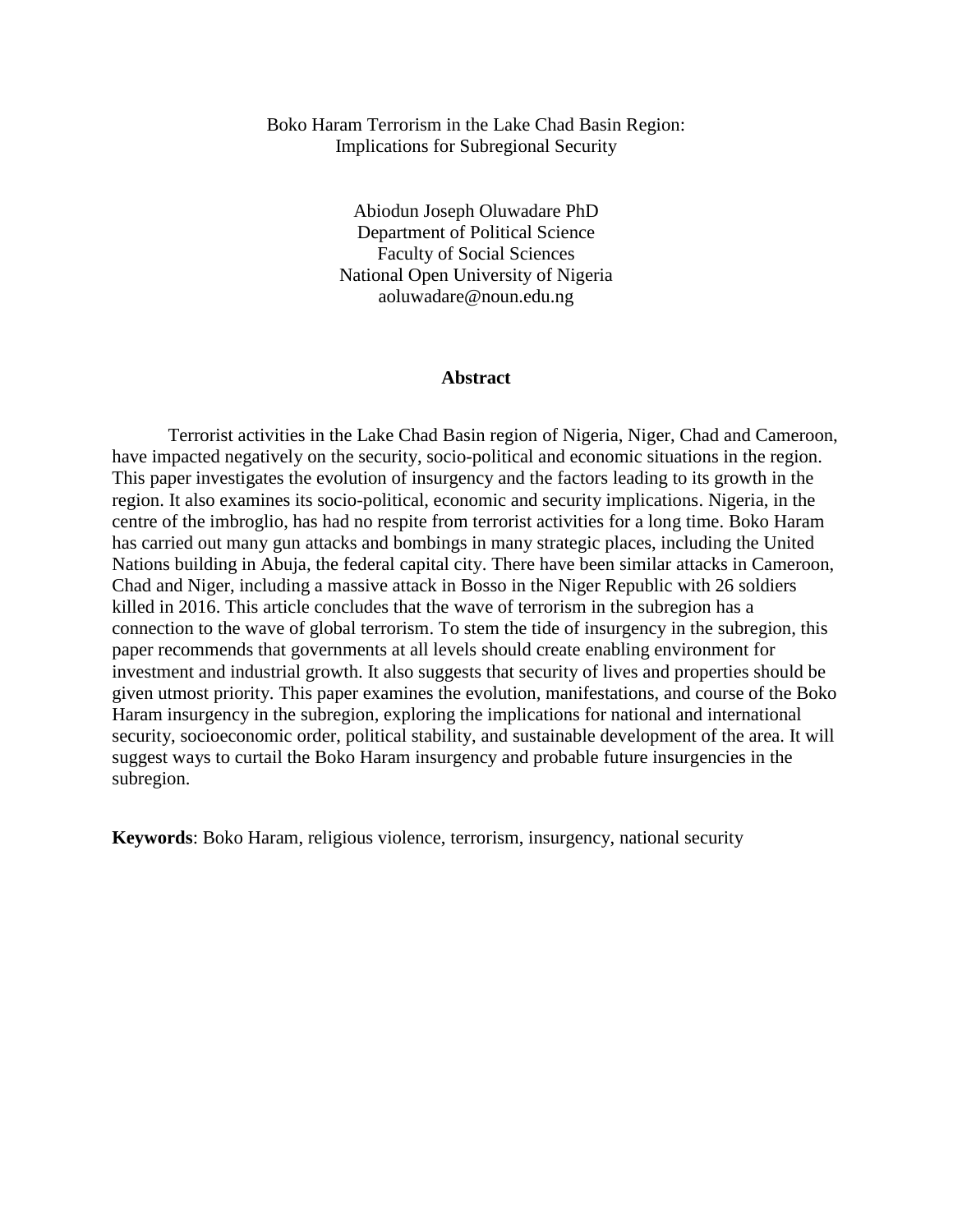The global incidence of terrorism has increased alarmingly since September 11, 2001. The concerted efforts embarked upon by the international community to ensure its elimination have been noted but have hitherto proved inadequate. This increase is not unconnected with the balance of terror and the wave of global insecurity that shaped the beginning of the 21st century; it is the product of unresolved issues of the Cold War and the continuation of the ideological war between the west and the Islamic fundamentalism. Africa, and indeed Nigeria, have in the past decade been bedevilled by an increased incidence of insurgencies, recording a high level of destruction of both property and lives. The most recent rebellion in the Lake Chad Basin Area is the Boko Haram uprising which emanated from Nigeria in July 2009. Other examples of the terror siege on Nigeria and Africa in general were the Maitatsine uprising of the 1980s in Nigeria, the Al-Shabaab in Somalia and al-Qaeda in the Maghreb, which is a menace to peace and security in the region. Since the advent of Boko Haram in the Lake Chad region, the security situation has been in a state of confusion.

Since 2009, Boko Haram has attacked the Northeast of Nigeria, capturing territories and spreading to some parts of the Lake Chad Basin (LCB) region of Niger, Chad and Cameroon. Nigeria started an onslaught on Boko Haram at the onset of its activities in the Northeast; however, before the formation of the joint task force by the Lake Chad Basin regional authorities, the activities of the sect had spread to neighbouring countries. Apparently the terrorists targeted these countries for attacks in retribution for their participation in the regional joint task force and for daring to support Nigeria's efforts in quelling the insurgency (Enobi and Johnson-Rokosu, 2016: 25-41). The cost of combating the attacks and defeating the terrorist group has been confounding and has already taken its toll on the LCB. Fighting the scourge of terrorist war in the LCB has been monumental for an impoverished region that for years had been struggling with deforestation and other human activities due to climate change.

Boko Haram, according to Anyadike (2013) set not only a precedent but also strengthened an attempt by the Nigerian Islamic conservative elements to impose a different Islamic religious ideology on a secular Nigerian state in particular. Other insurgencies in the subregion include the Tuareg rebellion of 2007-2009 led by the Sahara Desert Tuaregs of northern Mali and the Niger Republic. Chad has been inundated with a series of crises such as the Chadian civil war of 2005-2010, which has created a mass of disgruntled elements in that country. These disgruntled elements have served as a reservoir for recruitment for insurgency groups. Cameroon has been relatively peaceful, with a major exception being the February 2008 uprising due to a hike in fuel prices at the pump in that country. The aftermath of this unrest has left scars that must be managed by the government. Without the support of the international community and international antiterrorist agencies, such as the European Union, the region might not be able to defeat the scourge of terrorism. The situation has been compounded where such uprisings came with a level of political undertone, such as the accusation that trailed the emergence of Boko Haram at the onset. In Nigeria, the sitting government between 2011 and 2015 had accused the opposition of fanning the ember of disunity as a result of its failure at the polls.

# **Conceptual Analysis**

The development of societies to meet the needs of the people for peaceful coexistence has been dynamic to the extent that for many decades, issues relating to security have taken center stage. In other words, development process has been preoccupied with the discourse on how societies should function for the benefit of its people. The notion of security is not a new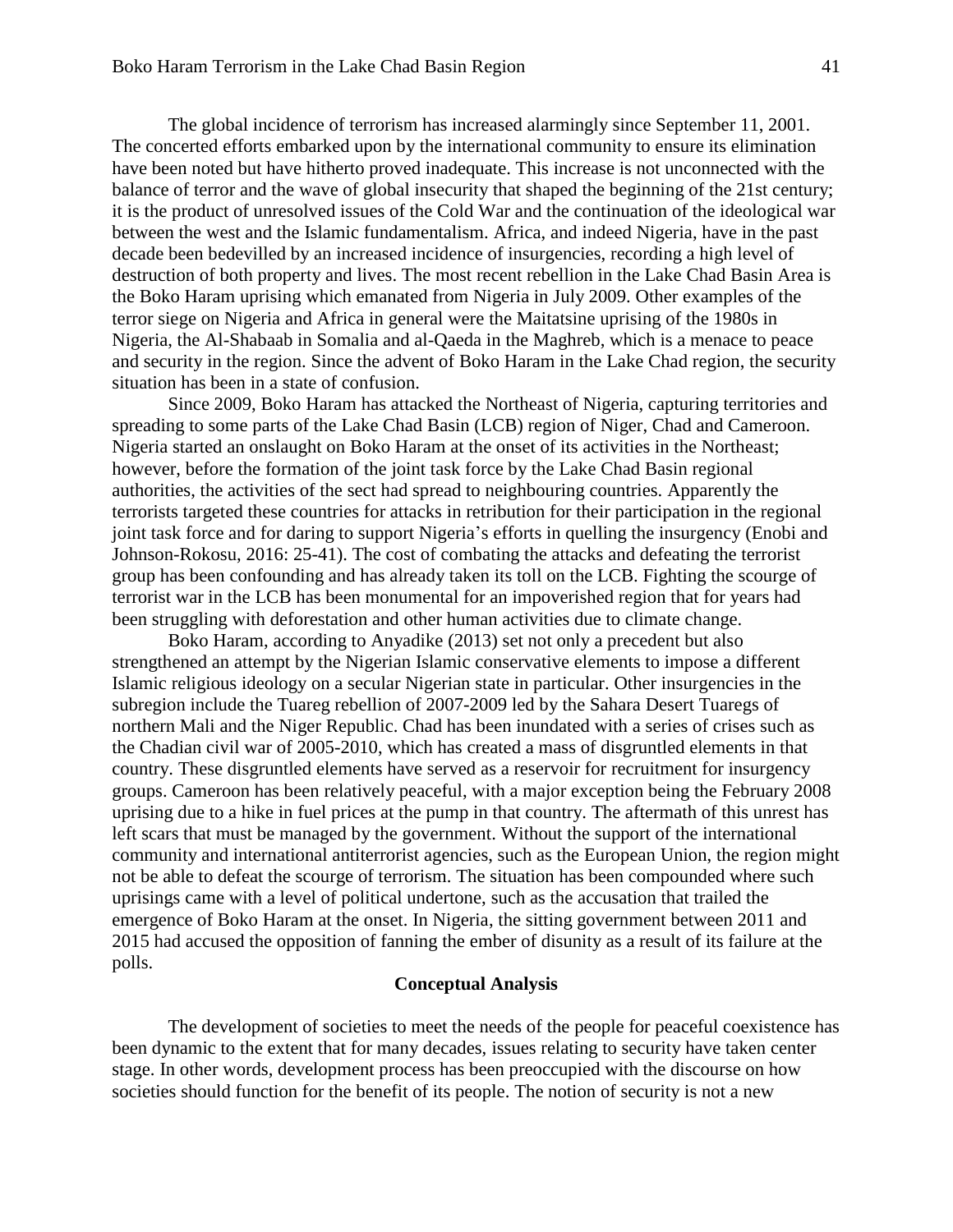phenomenon. Even in primitive societies, it has always remained a central issue in the discourse on the social relationships in which people willingly surrender their rights to ensure peaceful coexistence.

Since the end of the Cold War, there has been a paradigm shift from the former statecentric perspective which emphasizes military and economic power rather than the pursuit of ideals or ethics. This state-centric view is intended to satisfy the needs of the nation-state and its institutions rather than the interest of the citizenry. Today's view is more pragmatic and places a premium on human security with the main thrust on issues relating to human rights and individual security, and from military to non-military issues (Krahmann, 2003:9). It is to be noted that the military should not undertake national security issues dealing with matters such as the economic basis for strategic forces, problems of structural system maintenance, and other related security issues belonging to the domain of other agencies of government. Societies, therefore, adopt an inclusive definition of security that takes into consideration all aspects of state functions, which can lead to a dysfunctional situation if neglected. The contemporary concept of security analysis is, therefore, a far cry from the old belief that national security resides solely with the military. Social issues that directly impact on the citizenry are more germane in the modern conception of security. These social issues include protection of fundamental rights and maintaining a nonviolent environment, healthy living, freedom from socioeconomic and political exploitation, and protection from environmental threats.

Although the complexities involved in the concept of security are enormous, the most important issue here is that the term and its understanding show that it is vital for national cohesion, peace and sustainable development. Igbuzor (2011:2), therefore submits that security forms a condition that ensures safety from harm, the defense and protection of the populace, and absence of threats. Nwanegbo and Odigbo (2013) opine that security is the ability of a nation to ensure that its people are free from danger or threats to develop their potential, engage in promoting their cherished values, enhance their well-being and pursue legitimate interests under an atmosphere conducive to doing so.

Ensuring internal security for the promotion of core values and socio-political and economic development must therefore be the primary objectives of the government. In furtherance of this objective, therefore, national security that avoids desecration of the nation's core values and prevents violent conflicts is a desideratum for economic growth and development of any country and must be embraced. In other words, security is vital to maintaining peace for the socioeconomic and political development of a nation, and the attempt to prevent violent conflict either originating from within or outside the state must be vigorously pursued (Stan, 2004: 2). Despite the continued presence of terrorism in international and domestic life, there is currently no concise, universally accepted definition of the term or of who we should regard as a terrorist. Therefore, the concept remains a global enigma. The argument put forward by Anger (2002) therefore suffices with its contention that a definition of terrorism has been contested due to political sentiments attached to it rather than semantics. From this perspective, the description of terrorism may depend on the political divides to which one belongs or to the institution applying the term, as well as the current situation. The duo of Nelson Mandela and Yasser Arafat were once described as terrorists by the United States but were later awarded the Nobel Peace Prize. This demonstrates that the term "terrorism" can be highly controversial as well as political.

The main issue here is that every party has defined the term to suit its motive or purpose. Ruby (2002: 9-14) however, reasons that semantic vagueness has resulted in difficulty to define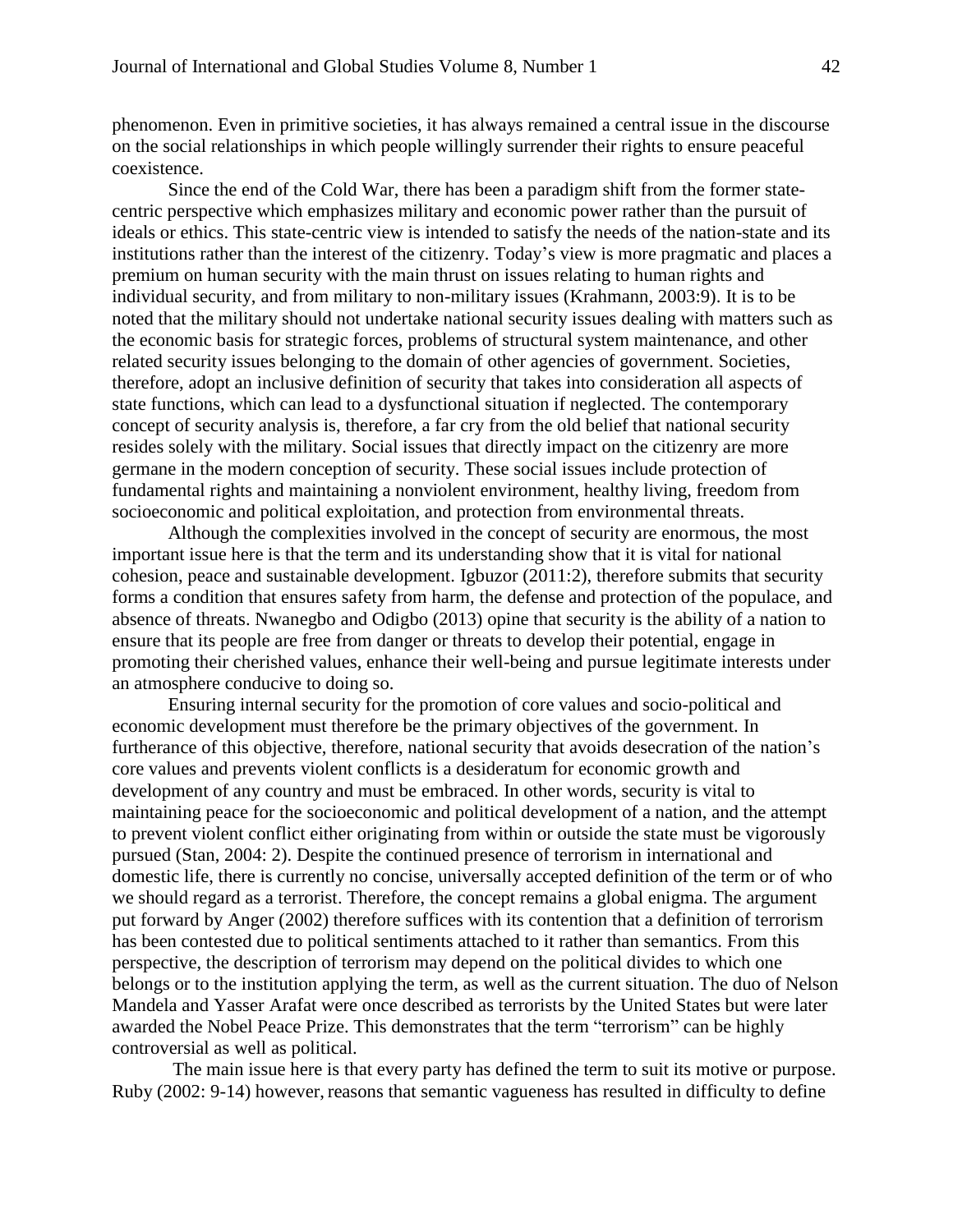the phenomenon and the inability of scholars to have a consensus on its definition. Ruby went further to state that researchers on terrorism tend to use the same term to refer to a wide range of events. In this context, people have described terrorism as killing innocent people, shootings in public places by a lone gunman, and as a violent attack by the state. Looking at this description, it seems that there are many characteristics of terrorism, but scholars tend to pick the aspects most suitable to them when researching it. Terrorism characterised by violence is a disturbing phenomenon which is not new in human history. What differentiates the violence in terrorism from other types of violence such as that used against soldiers in defense of the state is that innocent civilians are mostly targeted. The idea behind such acts against civilians is to cause terror or panic among the civil population, and of course, to render the state ungovernable.

Omar Lizardo (2008:91-118) however, sees terrorism as a "premeditated use or threat of use of extra-normal violence or brutality by sub-national groups to obtain political, religious, or ideological objectives through intimidation of a huge audience, usually not directly involved in the policy-making that the terrorists seek to influence." It would not be out of place to argue that the definition of terrorism is replete with dimensional semantics. Malden, (2004) defines terrorism as an asymmetrical warfare of threat and violence targeted against enemies by deploying unconventional means not within the forms of political struggle routinely operating within some current regime. This symbolism is reflective of the European Union's definition that terrorism is geared to intimidate the population or to compel a government to unduly carry out or abstain from performing a particular act, or to cause a major political social or constitutional order to destabilise the polity. Thus, these perceptual differences will linger on for a long time to come because of the imprecise nature of terrorism.

#### **Factors Responsible for Terrorism in the Region**

For several years, there have been scholarly analyses on security challenges as well as the links between them and many grievances, such as marginalization, resource control, unemployment, religious intolerance, and neglect of educational and health sectors. These factors have heightened the spate of insecurity and insurgency in the subregion, including the militarization of the entire political landscape by the military dictatorship that ruled for several years in the area. The military regimes that dominated the region for several years lack the capacity to develop the area, hence the case of millions of jobless youths. Money meant for development was shipped out of the region by military leaders to their families living in various European countries. The leadership of the military juntas also used misappropriated funds to buy properties in choice cities around the world, rendering their countries impoverished. As a result, there were no resources for the development of the region. Thus, it is argued that in developing nations one of the root causes of terrorism is poverty.

A statistical distribution of poverty in Nigeria shows that northern Nigeria is more deeply affected, with the North-Central States recording 67% poverty levels, North-West States at 71.1%, and North-East States 72.2% (Danjibo, 2011). It would not be out of place to suggest therefore that poverty is so prevalent in Northern Nigeria as a result of injustice, lack of fairness in policy, negligence on the part of the political class to develop education in that region, and an imbalance in resource allocation. Unfortunately, this pervasive poverty plays out in a region that historically had a culture derived from well-organised Islamic wars (Ahokegh: 2012). The conspiracy between the colonial authority and the Nigerian elites at the inception of colonial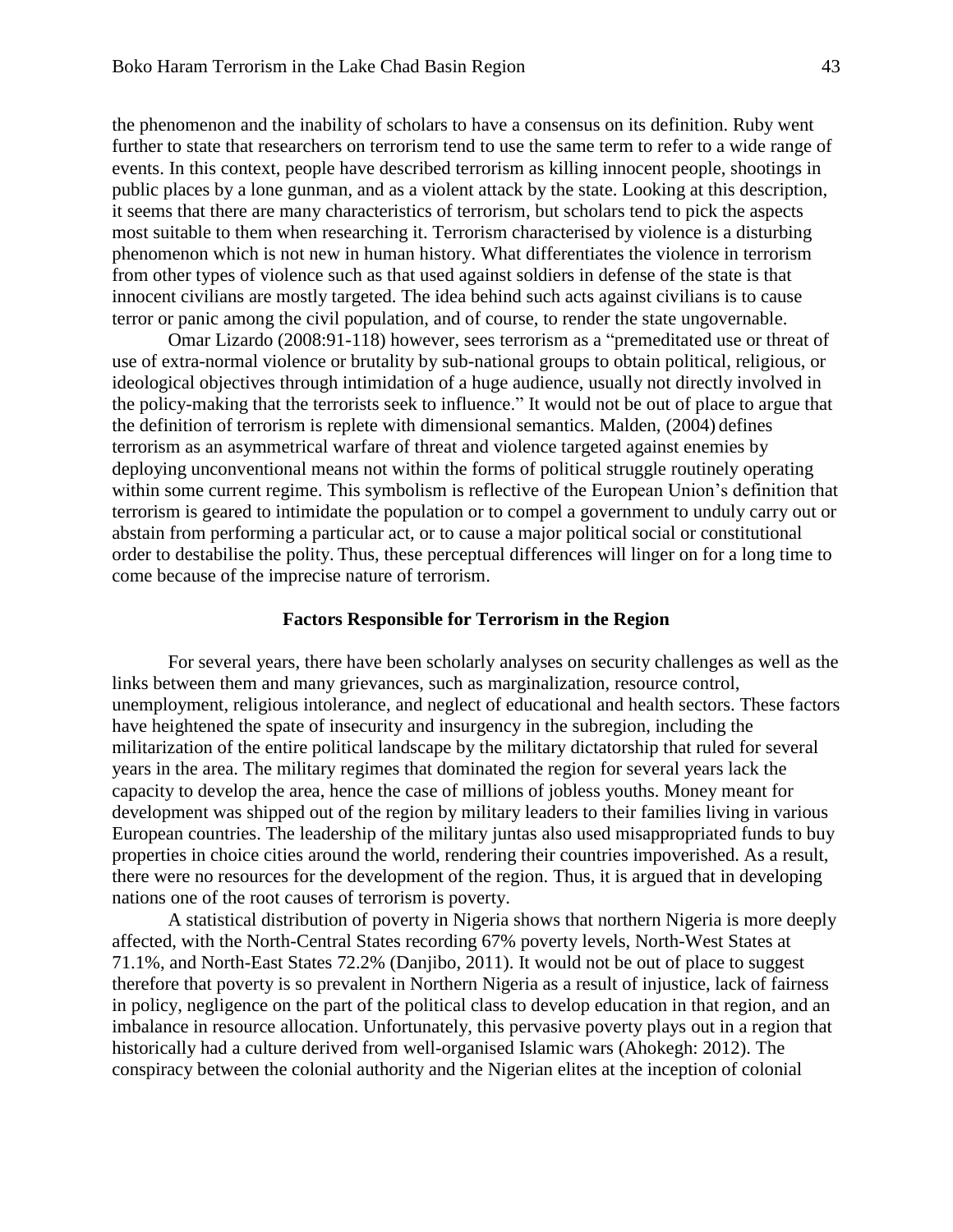administration through indirect rule has also impacted negatively on Nigerian sociopolitical landscapes, especially in the north. Sanusi (2007: 181) has opined that:

One of the consequences of the alliance between the British and the emirates was that the integrity of the political and social structures in the north could only be achieved by sealing the region off from Western influences, including from southern Nigeria. In an attempt to insulate the north from modernity, Western education was severely curtailed in order to prevent in the north what Lord Lugard termed the "utter disrespect" for British and natives' ideals alike that was beginning to emerge in the south.

The northern part of Nigeria has therefore produced millions of uneducated elites who could not understand why the security of a nation should be taken as a serious issue. It was not surprising then that many of the youths who were jobless were a ready market for the recruitment by the Boko Haram insurgents. The return of Nigeria to democratic rule after many years of military dictatorship in 1999 was ushered in with high hope by Nigerians and the international community for rapidly increased democratisation and socioeconomic development. This expectation was not unfounded because democracy is about good governance. It is, however, unfortunate that after 15 years of democratic rule in Nigeria, the country has not reaped the dividend of democracy. In all respects, the Fourth Republic of Nigeria has been a paradox (Unumen and Oghi, 2016).

The situation is not better in Chad, where about 11 million live in abject poverty. Since independence, Chad has experienced social unrest, political instability, and conflicts with neighbouring Sudan. These conflicts have destabilised the country's infrastructure and, combined with an unstable government, have led to a dire humanitarian situation. The Global Development Report 2007 asserts Chad as the seventh poorest country in the world, and poverty is said to affect 55% of the population, especially in the rural areas. The challenges of the wars in the countries contiguous to Chad have compounded the situation as refugees from the Central African Republic and IDPs from Sudan further overstress the already lean infrastructure on the ground.

Western nations are believed to be peaceful and developed because of democratic culture that brings about equal distribution of wealth, enables good governance and fast-track development. The failure of improving on the livelihood of the people has brought much discontent and an attitude of revolt from Nigerians, Chadians, Cameroonians and Nigeriens who expected better opportunities than they have received. People believe that the governments of these countries have undermined, under-developed and impoverished the vast majority of the peoples.

Insecurity continues to spread in these countries because of the proliferation of small arms and light weapons (SALW). Many West African countries have fought intra-state wars in which small arms were the primary weapons. The disarmament of the combatants in these conflicts was haphazardly done during demobilisation. It makes these weapons available to many people who are not supposed to be in possession of arms. The availability of such weapons in the hands of the wrong people has also impacted negatively on security in the Lake Chad subregion. The arms illegally smuggled into the area through the unpoliced, porous borders have been used to commit crimes against the state. One is therefore constrained to say that Boko Haram must have gotten some of the weapons for its operations from this source. In this instance, Edeko (2014) has observed that Nigeria alone is estimated to host over 70% of about 8 million illegal weapons in the West African subregion due to the porosity of Nigerian borders. In Chad, procurement of arms has heightened conflict in that country and facilitated human rights abuses. There is a risk in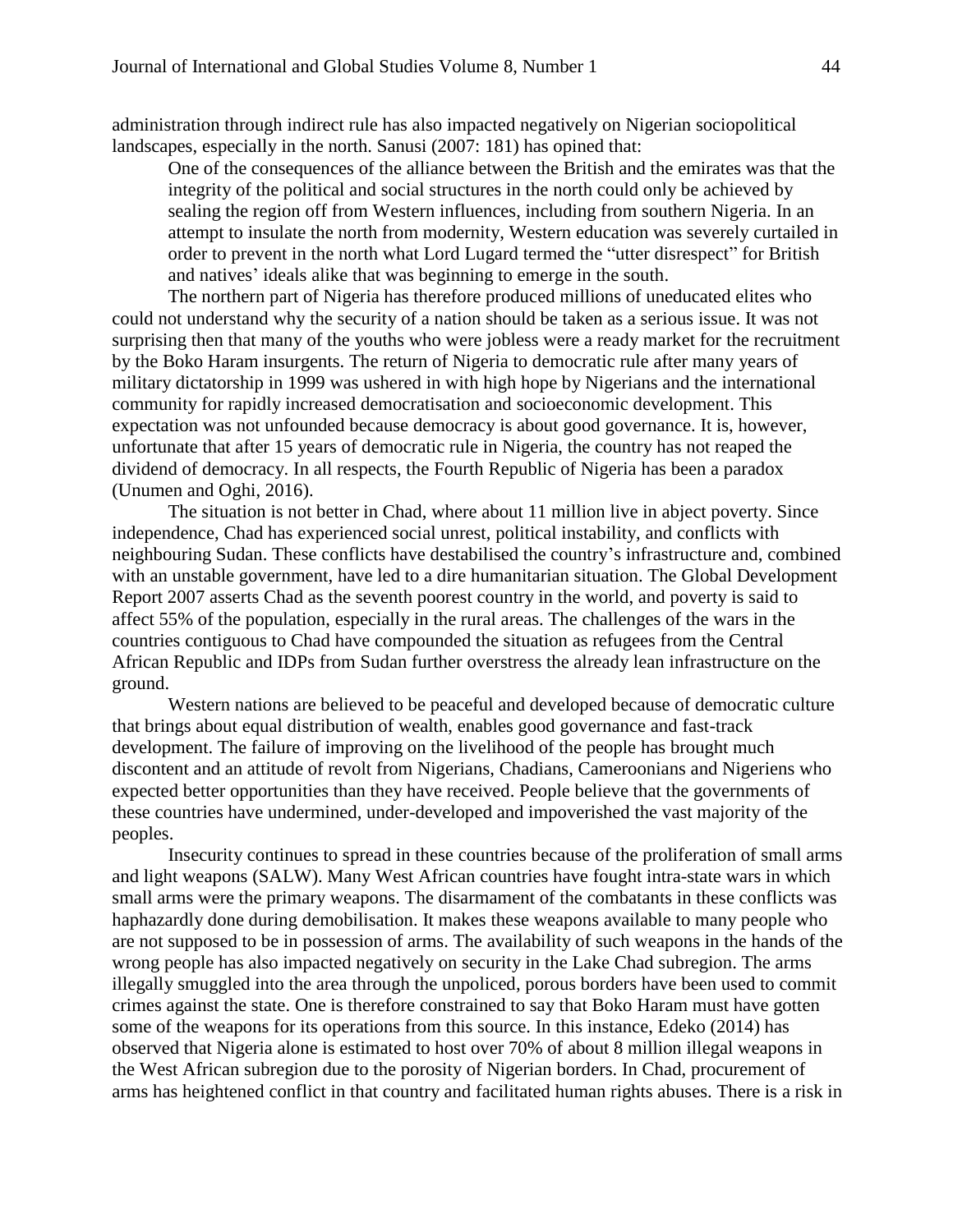this because some of these arms smuggled out of government control into private hands are used to cause confusion, and some transferred to the war-torn Darfur assist the rebels there. It is estimated that importation of weapons by Chad was five times higher in 2004–2008 than in 1999–2003 (Wezeman, 2009).

Other factors that have contributed to the heightening of insecurity and insurgency in the subregion include the militarization of the entire political landscape by the military dictatorship that has ruled the countries for several years. In the seventies and eighties many of the West African countries went through various military dictatorships that did little or nothing to develop the region. In Cameroon, stay-put leadership has been a bane of development. Paul Biya, the president, has been in government for more than three decades. The challenges that trailed this development were lack of basic infrastructure, lack of employment for the youths, lack of transparency and accountability, mismanagement of public funds, and poverty. The availability of the jobless youths became commonplace in the region. Therefore, at the onset of every insurgency, the youths are always available to be engaged by the insurgents.

Contrary to widely believed notions that democracy is beneficial to peace, Omilusi, M. (2016:2) contends that democracy in Africa has increased the culture of impunity in some people, while political differences have fuelled some of the violence that has erupted. The frequent occurrence and manifestation of ethno-religious conflicts with the institutionalization of democratic culture in Nigeria might be due to the democratic institutions' and elected leaders' failure to mitigate communal tensions and, in many instances, their exacerbation of conflict for political gains. Thus, there is the need to be concerned about the impact of religious tensions on Nigeria's fragile democracy, as the growth and manifestation of democratic culture cannot thrive in an atmosphere of disharmony.

#### **Boko Haram Terror in the Lake Chad Basin**

The exact date of emergence of the Boko Haram sect is not known. The only relative facts about this sect are the accounts gathered from the media and scant extant academic documentations. However, according to Onuoha (2010: 54-67), the emergence of Boko Haram can be traced to 1995, when Abubakar Lawan established the *Allusunna wal'jama'ah hijra* sect in the University of Maiduguri. Lawan then left the country for studies in Saudi Arabia at the University of Medina and since then nothing has been heard about him. The sect gradually developed, spreading to Adamawa, Bauchi, and Yobe, and eventually could be found not only in many parts of northern Nigeria but also in the neighbouring countries of Chad, Cameroon and Niger. The sect continued to move about with its slogan that Western education and civilisation are sinful. The sect has concentrated on destroying government establishments because it believes that the government imposes Western education on it, and it blames the government for not managing the resources of the state for the benefit of the people.

Notwithstanding the conflicting accounts about the origin of the sect, most observers agree that a 32-year-old charismatic Muslim cleric, Ustaz Mohammed Yusuf, established the sect in 2002. The same account states that Yusuf also established a religious complex with a mosque and Islamic boarding school in Maiduguri, Borno. A prayer group called *"Jama'atu Ahlis Sunna Lidda'awati wal Jihad,"* loosely translated from Arabic as "people committed to the propagation of the Prophet's Teachings and Jihad" (Chothia, 2011), was part of his legacy towards the development of the sect. Since then the sect has flourished under various names like the Nigerian Taliban, Yusufi yah sect, and Boko Haram. The name "Nigerian Taliban" is a derogatory name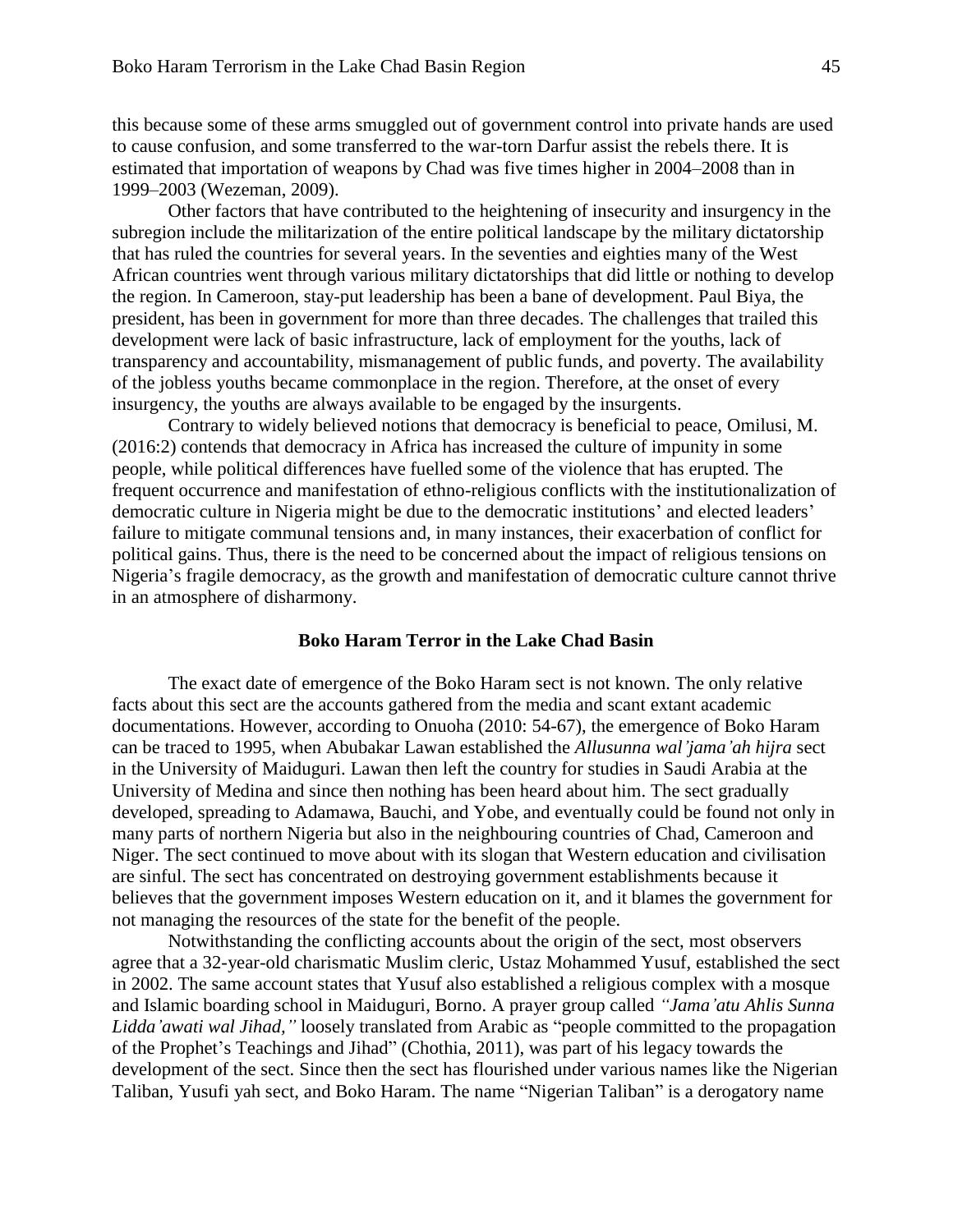used to disparage the teachings and philosophy of the group. Though the actions and mode of behaviour of the sect are fashioned after those of the Taliban in Afghanistan, there are no accepted facts that they are affiliated (Onuoha, 2010).

The meaning of Boko Haram is literally: "Western education is forbidden." The ideological mission of Boko Haram is not in doubt. It clearly declared that it was to overthrow the Nigerian state and impose a strict Islamic Sharia legal system in Nigeria. It was the conviction of members of the sect that there were so many social vices in Nigeria that only an Islamic legal system was capable of eradicating them. Boko Haram membership was drawn from undergraduates, unemployed graduates, the unemployable, the underemployed, some extreme radical Muslims, and the *Almajiris* (a group of young people, male and female, who search for knowledge at home or in transit and display high moral behavior). The graduates are required to show their loyalty and commitment by burning their degrees as part of their indoctrination, as required by the movement (Njoku, 2011). The followers were, however, not restricted to Nigeria, as foreigners from neighboring countries such as Chad, Cameroon, and Niger also joined.

While there is no doubt that the subregion has witnessed a series of threatening security challenges, the activities of the Islamist sect—Boko Haram—remain unique in all ramifications. The sect has demonstrated an unparalleled impunity of the highest order by openly claiming responsibility for several bombings and sniper activities in northern and central Nigeria, thereby placing the nation at the threshold of disintegration as suspicion and accusations between Muslims and Christians continued to rage. The level of terror and destruction that Boko Haram has unleashed on Nigeria has been devastating. The pattern of Boko Haram's devastation and the destruction arising from it has invariably undermined peace and security, not only in the country but also in the Lake Chad Basin.

#### **Implications of the Insurgency to Subregional Security**

Boko Haram's violent conflict in the Lake Chad Basin has continued. There are constant raids and suicide bombings, creating fears and widespread trauma for people and preventing them from assessing basic essential services, and damaging infrastructure. The Lake Chad Basin harbors about 21 million inhabitants from Nigeria, Niger, Chad and Cameroon. These people are among the world's poorest and most vulnerable. There has been the mind-boggling scenario of food insecurity, and malnutrition has gotten to a critical level (UN Office for the Coordination of Humanitarian Affairs, 2016). The territorial integrity of any nation is treated with reverence, and no nation can afford to do otherwise. Without proper security to maintain territorial integrity, every aspect of human endeavor, be it health, environment, food, economy, politics, or the social and or physiological, stands to be greatly affected by the security or insecurity of that nation. In recent times, the Lake Chad security environment has been bogged down with challenging security issues championed by the Boko Haram insurgency. These terror attacks have had negative implications for the socioeconomic and political health, as well as the security, of the Lack Chad region.

The effect of Boko Haram terror on the security of the area cannot be overemphasised. People are now being denied their fundamental human rights and cannot exercise freedom of movement or worship for fear of being attacked by members of the sect. The planting and carrying of explosives has been a common method of the sect. The most dangerous of the activities of Boko Haram is the conscription of young boys and girls, who have been brainwashed to believe that their heaven is assured if they die in the process of "fighting for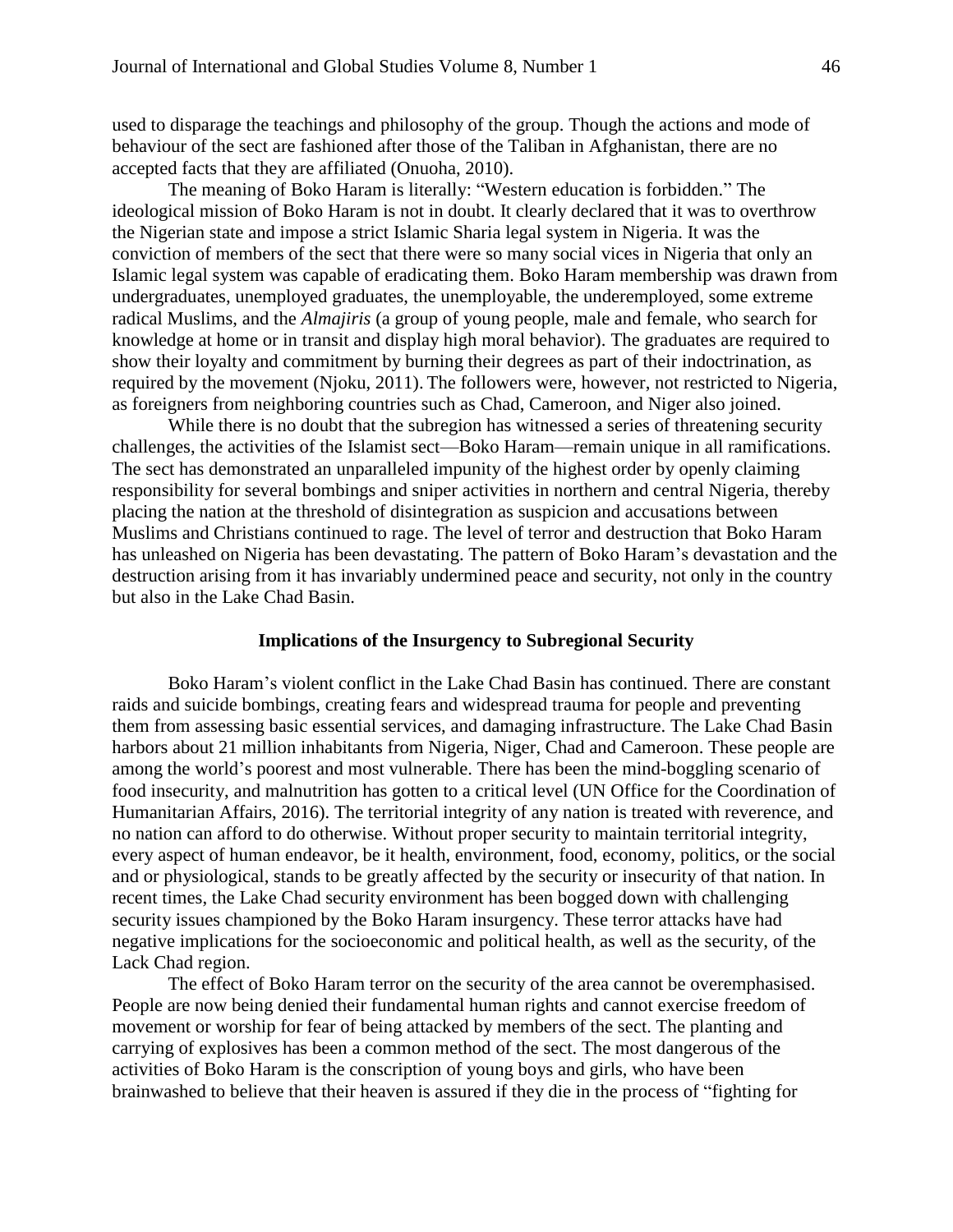Allah." Sometimes they are even put under the influence of dangerous drugs to perform these heinous acts. Boko Haram has created fear in the minds of the people. Churches and mosques were bombed while people were worshipping. The almost simultaneous bomb explosions at St. Theresa's Catholic Church in Madalla, Niger state; Mountain of Fire and Miracles Church in Jos, Plateau state; and Gadaka in Yobe state on Christmas day 2011 are still fresh in memory (Allen and Silver, 2011).

Boko Haram has also put the military to shame and revealed its inadequacies. The security situation became so precarious that the Nigerian leadership became suspicious of the incompetence of their military commanders. This suspicion has led to their regular replacement. The inadequacies and incompetence allegations were validated by Air Chief Marshal Alex Badeh, former Nigerian Chief of Defense Staff (CDS), who was quoted as saying that "the military he headed lacked adequate equipment to fight Boko Haram." Boko Haram has plunged its area of operation into long-time insecurity and danger. Troops of the Nigerian Army have reported cases of mines along the routes frequented by people, which only military engineers have the technical knowledge to breach. It is, however, doubtful if the Nigerian Army engineers have such sophisticated modern equipment. However, the defense spokesman, Major General Chris Olukolade, has denied this allegation. In a report carried by Reuters (Abdallah, 2015), a soldier was quoted as saying, "soldiers have retreated to Bama because of mines. They had been on the road but that made them vulnerable, so they moved to the bush, but there are mines planted there [too]." A member of a local vigilante group, Muhammad Mungonu, corroborated the soldier's statement as he said, "Three of our boys were killed by a landmine as we progressed into Sambisa. We have suspended going farther" (Abdallah, 2015). An additional issue with mines is that even after hostilities have ended, these mines will remain dangerous to the inhabitants of the area. Europe and Asia are still grappling with mine-contaminated environments long after the Second World War. Busé (2000) has contended that:

Explosives and mines from WWI and WWII still turn up on European and Asian construction sites, backyard gardens, beaches, wildlife preserves and former military training grounds . . . these discoveries are not isolated incidents but are the result of hastily cleared ammunition dumps, training ground, bombings and mine fields from these wars.

Another critical security issue is that hoodlums and other criminal gangs have hijacked the situation to perpetrate their nefarious activities. Kidnapping has increased in the areas affected by the insurgency. The case is assuming a dangerous dimension as criminal gangs have taken advantage of the situation by planting bombs and kidnapping and killing innocent people in the affected areas.

The Boko Haram insurgency has also exposed the security lapses of security outfits in the subregion, especially those involved in information gathering. It has shown that the security agencies are not adequately equipped with enough apparatus to gather information on impending attacks to nip them in the bud. These lapses account for these agencies not being proactive enough to expose planned attacks by the insurgents before they take place. The attacks on institutions such as various police stations and the United Nations building in Abuja, or the kidnapping of the Chibuk girls, were a result of this weakness.

As mentioned earlier, one of the causes of insurgency in Nigeria has been the massive unemployment facing youths, which has provided a ready market for recruitment for the sect in the subregion. Illiteracy compounds the already bad situation, a result of negligence in education from the successive governments of the political elites of that part of West Africa. The situation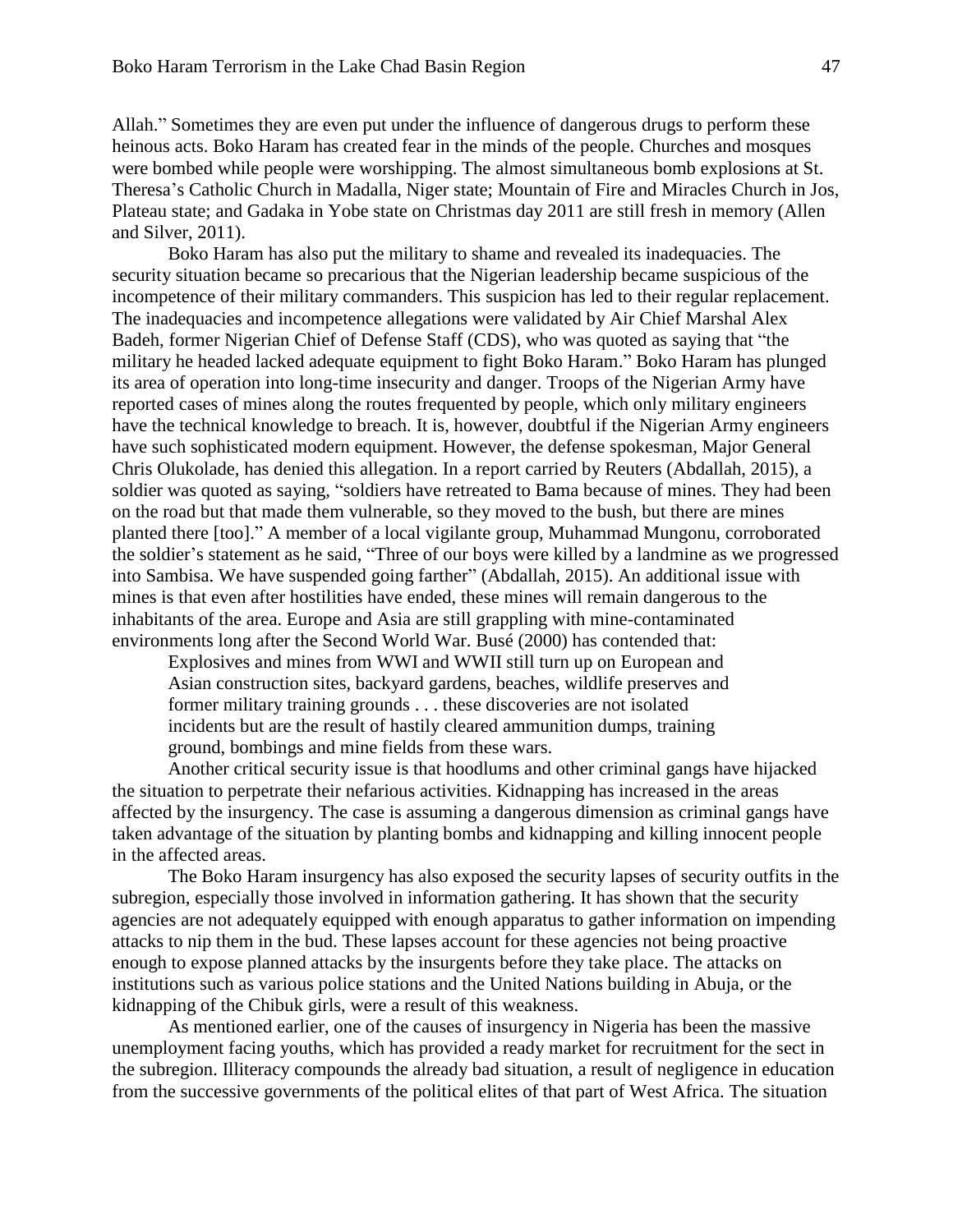has led to the closure of schools and the collapse of business activities in the region. Boko Haram terrorism has resulted in a drastic reduction in economic investment in the subregion. For instance, experts once described former President Goodluck Jonathan's economic reforms as an effort that may yield no result because of the pervasive woes in security in the country. It is pertinent to mention that no serious business organisation will risk coming to invest in a turbulent environment. In the wake of the crisis in the country, many international agencies and countries began to issue travel warnings to their citizens about the dangers involved in visting and doing business in some parts of the country. The government of the United States fired the first shot of warning to its citizens about the risks of going to Nigeria. In particular, Akwa Ibom, Bayelsa, Delta, Rivers, Abia, Edo, Imo, Jos, Bauchi, Gombe, Yobe, and Borno states, as well as the Gulf of Guinea (Carson, 2012), were identified as hot spots. This situation has had grave consequences for the economic development of the country, as the insurgency has further damaged Nigeria's profile as a desirable destination for investment, travel, tourism, scholarship, and migration.

Furthermore, terrorism in the region has created uncertainty in business activities in the country. Most foreigners willing to invest in Nigeria are now afraid to come to the country for good and sustainable business engagements. The attacks of Boko Haram have caused a severe drought in economic and commercial activities, as business activities are almost at a standstill. Commercial banks now do brisk business, as they have reduced their working duration from eight hours to just three. Awojobi (2014: 144-150), has opined that the frequent bombings and clashes between the insurgents and the security agents have weighed heavily on the commercial and business activities in the region, while many people have fled the area. In some locations, business activities were paralysed. The spate of insecurity trailing the activities of Boko Haram in Cameroon, Chad, Niger and Nigeria has greatly stressed and imperilled a growing commercial chain that was instrumental in the cooperation and integration process, which was the vision of the founders of Economic Community of West African States (ECOWAS) in a fast globalising economic and political order.

The economic impact of terrorism on security is, therefore, multifaceted. Investors naturally evade areas perceived to be a potential source of terrorist attacks. In Borno and Yobe states in the North-East, Nigeria, the people that go to the fish and beans markets have dwindled due to fear of attack by terrorists. Apenda and Tough (2015) noted that farmers who produce onions, rice, maize, livestock, pepper, and fish have all fled the Lake Chad region. Baga market, known for fish trading, has been forced to close for security reasons. The effect of the closure of these markets on food safety is unprecedented as neighbouring states also felt the scarcity of the items, which resulted in the increase of prices of these food items. The strategy of violence of the Boko Haram has also caused the massive displacement of people of large-scale agricultural and fishing communities from their original habitat to other settlements. These displaced people were responsible for the production of essential materials needed for exchange in the international trade relations among the adjacent neighbours in the region (Awodola and Ayuba, 2015).

The Boko Haram insurgency has reportedly forced not less than 1.5 million people out of their homes to seek safety in other parts of the country. Another 150,000 have also taken refuge in neighbouring Chad, Niger, and Cameroon. Although Nigeria ratified the African Union Convention for the Protection and Assistance of Internally Displaced Persons (IDP) in Africa on April 17, 2012 (AUCPAIDP, 2012), as of April 2016 the federal cabinet had yet to adopt the policy, despite persistent advocacy on the issue. The IDPs, therefore, continue to live in cramped and unhygienic conditions. The most vulnerable IDPs—the young, older people and those with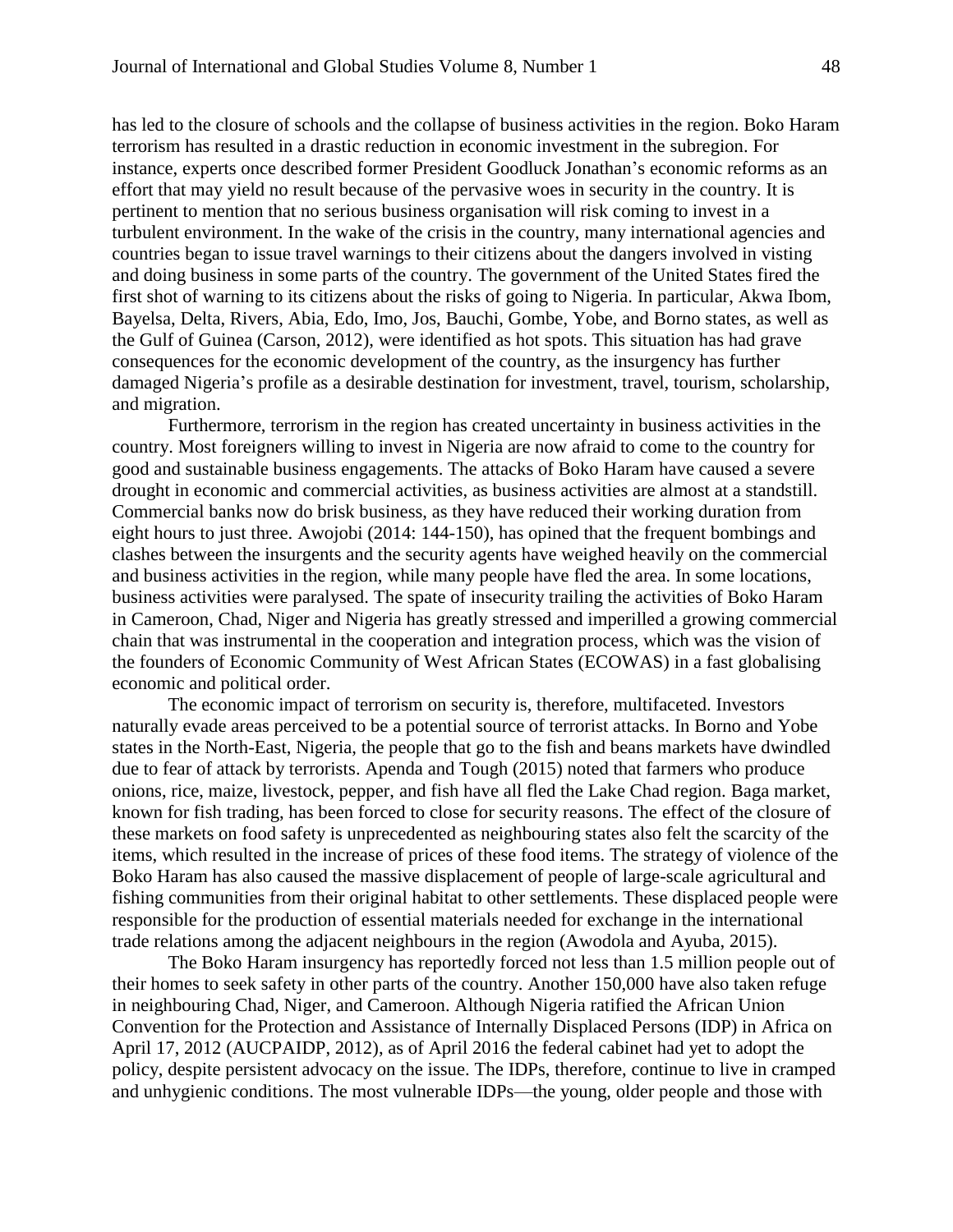disabilities—are most at risk and have been significantly affected by the spread of poliovirus. In 2012, there was a significant reduction in the spread of polio in Nigeria; however, in 2014, Nigeria experienced an increased outbreak of type 2 poliovirus (cVDPV2) with 29 cases across five states. The distribution of these cases are: 14 cases in Borno, 10 cases in Kano, two cases in Yobe, one case in Katsina, and two cases in Jigawa, up from five cases in 2013 (NPHDA, 2015: 4). The increase in the outbreak of this disease followed restricted access to the area for health workers, caused by the fear of being attacked by insurgents. This situation has become a great concern to Nigeria, Chad, Cameroon and Niger, which have declared the situation a health emergency that requires quick attention to stem its global spread (UN Office for the Coordination of Humanitarian Affairs, 2016).

Apart from the epidemiological disaster confronted by IDPs, they also, in the long run, face severe trauma due to extended stays in unsuitable environments. The result of this can be multi-dimensional. They could become destitute after returning from displaced persons' camps and never go back to normal life. Research on the conditions of IDPs has shown that IDPs are targets of violence or pawns in military conflict and face armed attacks, killings, abductions, injuries, and sexual and gender-based violence (SGBV). All of these effects are a common phenomenon in IDP camps in this area. In addition, Boko Haram's insurgency has drastically affected the tourism industry in the subregion. According to research conducted by Adejoh and Fada (2014), terrorist attacks have reduced the number of tourists visiting the countries affected by terrorism. The report indicated the cancellation of many national and international events in these geopolitical zones. For instance, the Nigerian premier leagues between different clubs within the country faced a setback, as clubs from the southern part of Nigeria were unwilling to go to places like Jigawa, Bauch, and Kano, located in the north, for their matches. The insurgency also led to the cancellation of an international football match between the Nigeria Super Eagles and their Samba Boys counterparts from Brazil in 2012. Nigeria, being a footballloving country, lost much due to these cancellations.

The north east of Nigeria also houses the famous Yankari game reserve and the Mambila Plateau, which used to attract tourists and investors from different parts of the world before Boko Haram's insurgency. These tourist centers have lost a great deal in the wake of Boko Haram, leading to unemployment as employees abandoned their various duty posts for fear of being attacked. In Cameroon, Boko Haram has caused a steady decline in visitors to Waza National Park, Cameroon's largest game reserve. According to Tourism Ministry spokesman Serge Eric Epoune, people used to come in their thousands, but that number has dwindled because people fear for their lives. It has therefore threatened the financial infrastructure of Cameroon (Ngala, 2015). The situation in this subregion has become worrisome; aside from the massive socioeconomic implications, the human cost is unquantifiable. It is, even more, disturbing in an area that is in dire need of development in all facets of human endeavours.

#### **Curbing Insurgency in the Subregion**

Nigeria initially saw the Boko Haram insurgency as a strictly internal problem which it thought could be taken care of without external influence. This assertion is not contestable considering the political, economic, military and population of the country. But with large swathes of many territories falling into the hands of the insurgents, Nigeria had no option but to cooperate with the neighboring countries to form the Multi-National Task Force (MNJTF). The activities of the sect prompted the subregion to establish the MNJTF, comprising soldiers from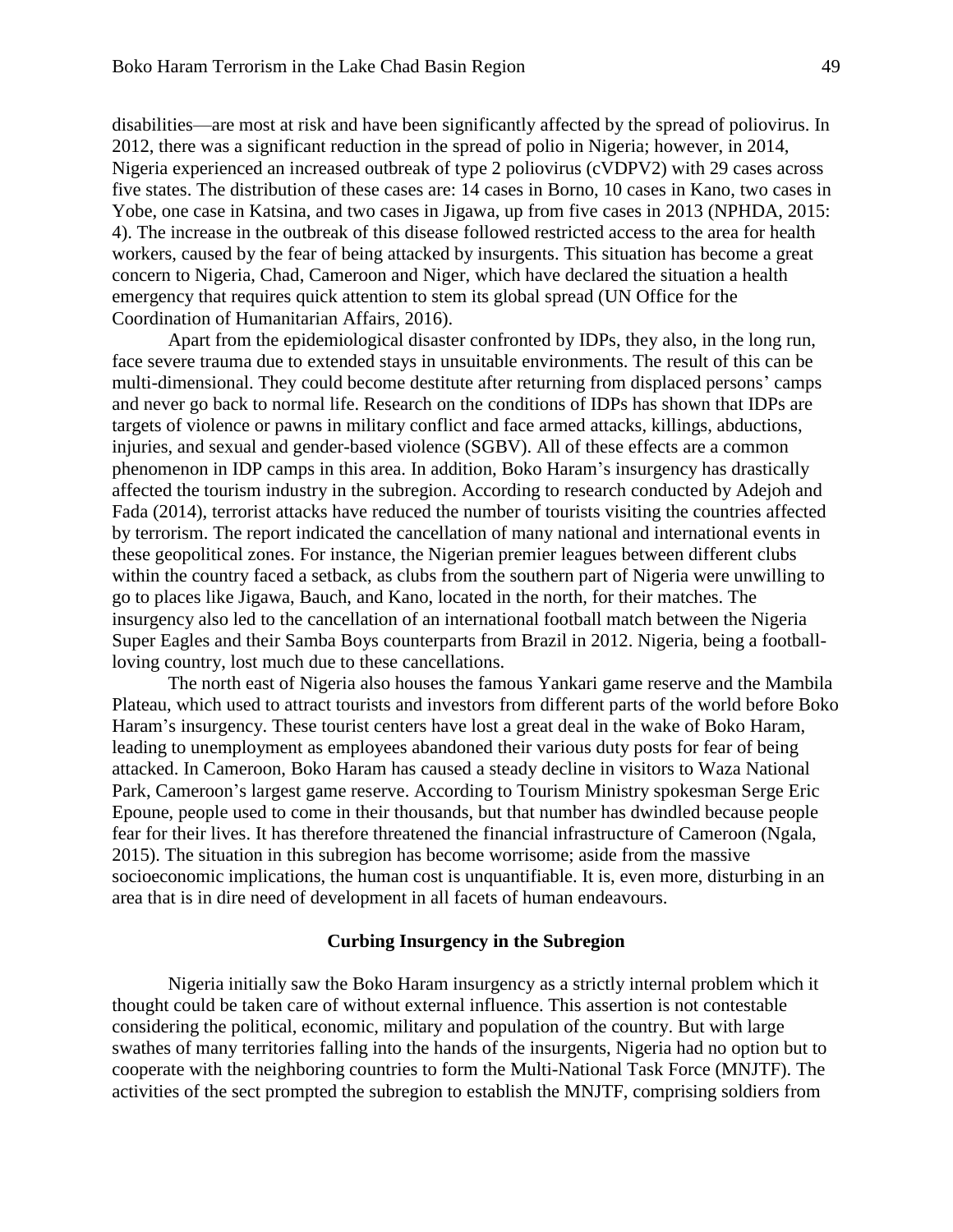Nigeria, Niger, Chad and Cameroon as granted by the African Union in February 2016. The response of the adjacent countries of Chad, Niger, and Cameroon was spontaneous as they agreed without much persuasion to join in contributing to the MNJTF (Théroux-Bénoni, 2016). The MNJTF, with its headquarters in Ndjamena, has been able to canalize the insurgents and restrict them within the Sambisa forest as the push against them was on all fronts. The present situation sees the fighting deescalating given the successes that the MNJTF has achieved. For instance, the cases of bombing have drastically reduced since the line of supply of the insurgents had been cut. They now lack food and ammunition, and even communication to the outside world seems to have been reduced. Other achievements of the MNJTF include an improvement of the security situation as many of the territories hitherto controlled by the insurgents have been taken back and people are returning home. One achievement is the recent release of 21 Chibok school girls abducted two years ago.

The activities of the region have received a boost from the international community. The United States government in August 2016 offered over \$37 million to the Lake Chad Basin for humanitarian assistance. The United Nations Regional Coordinator in assessing the situation said the region would require at least \$559 million in the next four months to ease the crisis in the area (Channels Television, October 14, 2016).

# **Panacea for Insurgency in the Subregion**

It is a fact of history that development thrives in a peaceful environment. Consequently, all hands must be on deck to ensure peace and stem the tide of Boko Haram's terrorism from Nigeria and her neighbors. It is quite evident that this subregion has not fared well in its quest for an industrial and technological breakthrough since independence, and this has forced these nations to rely on importation for virtually everything; terrorism will only worsen the situation. Consequently, it is necessary for governments at all levels to create an enabling environment for investment and industrial growth by ensuring the security of lives and property in the country.

Boko Haram terrorism, which has created palpable fear and a meaningful sense of insecurity in the polity and undermined the country's growth and development, should be tackled with all seriousness by the government. Security agencies, especially those concerned with intelligence gathering and analysis, must be empowered, motivated, and adequately mobilized to combat criminality and insecurity.

Also, effective legislation that will adequately punish offenders and deter potential criminals must be put in place. A situation where criminals are offered amnesty and put on bumper payroll will not only undermine security but also encourage more people to enter into criminality with the expectations of amnesty and consequent monthly remunerations from the government, just for being repentant criminals. An example of this is the Niger Delta Amnesty Programme and the proposed offer of amnesty to Boko Haram insurgents (Adebayo, 2014). The government can, however, do better by providing social amenities.

There should be proper coordination of border patrol, and efficient regulation of the influx of immigrants among the member nations of the Lake Chad Basin into their countries to forestall the recruitment into criminal gangs. The Lake Chad Basin governments should, as a matter of urgency, conduct a credible national population census and national identity registration to ensure that their nationals are easily identified anywhere they go.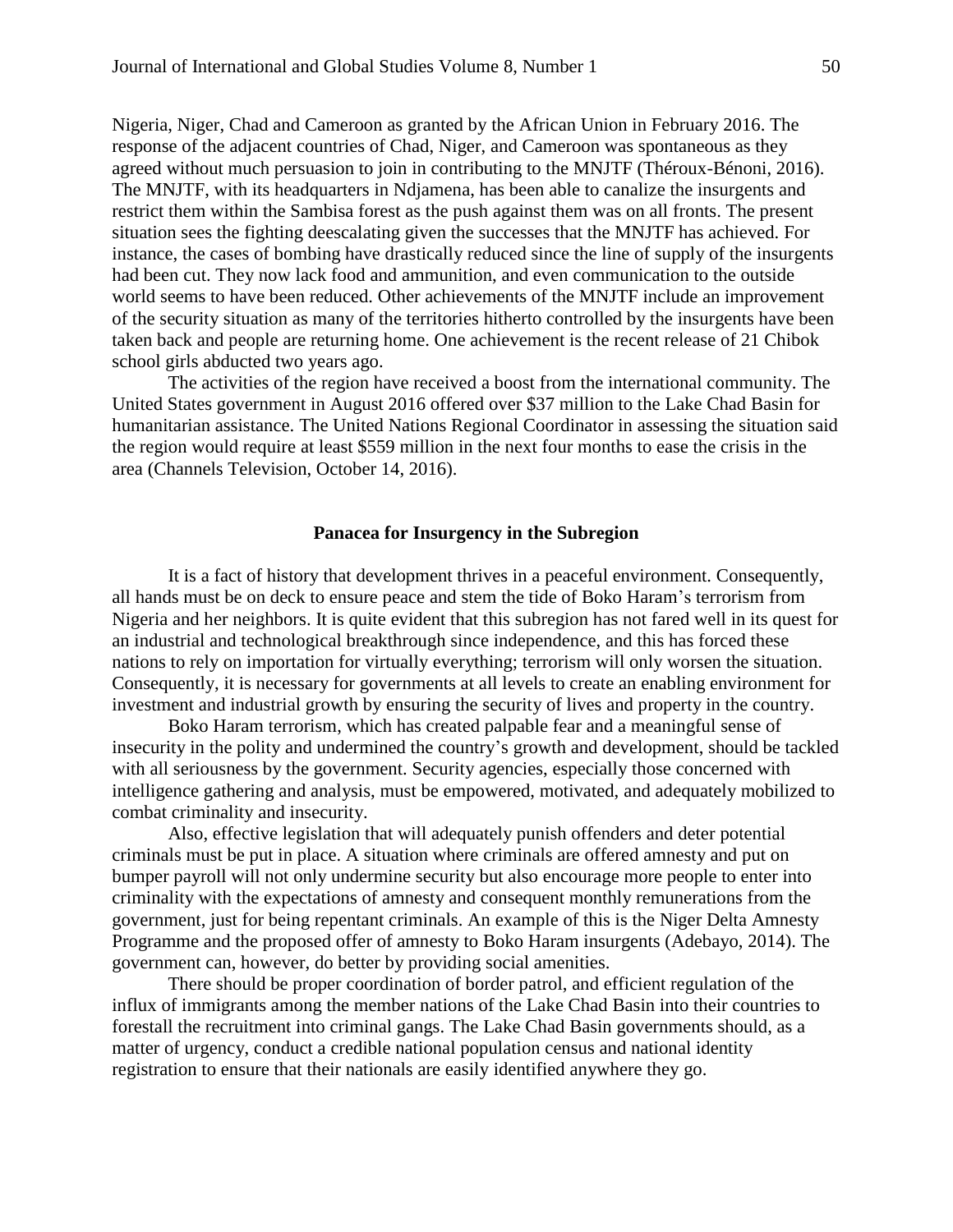There is the need for the government to embark on poverty alleviation programs that will impact positively on the lives of the people. The improved physical, social, and psychological quality of life of a society and its members, both in a domestic setting and within the larger regional and global system, will give the citizens a deeper sense of patriotism. Accordingly, the government must introduce elements that have the capacity to provide the citizens with economic, social, and political conditions that would ensure happiness and relative prosperity. Security awareness should be made inclusive. There should be a massive orientation of all citizens, regardless of their level of education, to be aware of the importance of the security of the country and ensure they place it above any personal interests. The tranquillity and well-being of any society are necessary components of national security.

The devastating decline of youth unemployment is an issue that needs to be critically addressed by the governments of these nations. The generation of employment for the teeming population is a critical problem that requires the urgent attention of the government, vigorously and aggressively pursued. The engagement of unemployed youths would automatically result in depletion in the number of youths always readily available for recruitment into various criminal gangs. The inference is that the reduction of youth unemployment will translate to a reduction in crime and engender national sustainable development. Youths are an important segment of the society, who should be encouraged to channel their energies into productive ventures that can lead to national development by being positively engaged in the system and discouraged from activities that could be detrimental to the growth of the country. Therefore, every action taken towards youth employment is a step towards crime reduction, as well as towards national development.

Governments of the Lake Chad Basin Area must eschew corruption in the fight against criminality and insecurity. Overzealous government officials should not squander security budgets both at state and federal levels, but rather adequately utilize funds for combating security challenges. The citizens regularly paying their taxes and fulfilling other state obligations should be well compensated and protected by the state agencies responsible for such tasks. To this extent, the current charges against the former National Security Adviser (NSA) to the government of Nigeria for involvement in a scandal focusing on the mismanagement of money meant for procurement of weapons for fighting the insurgency should not be swept under the carpet.

There must be sincerity on the part of government functionaries to ensure judicious use of funds meant for the security of lives and property. The government must address critically and pragmatically the issue of the *Almajiris* in the subregion. However, in recent times they have become street urchins and a menace to society. It should be reformed to make the children in the system useful to both themselves and society when they grow older. To this end, education must be given priority, aggressively pursued, and made compulsory for all children, including the physically challenged.

#### **Conclusion**

The economy of the Lake Chad Basin has been adversely affected by the Boko Haram insurgency. Insecurity has been heightened in the subregion as the Islamists scaled up their deadly attacks in the area. The insurgency has hampered the once thriving economy and peaceful coexistence of the people of the area. It has significantly changed the financial structure of the Lake Chad Basin as so much is committed to fighting the insurgency. The subregion has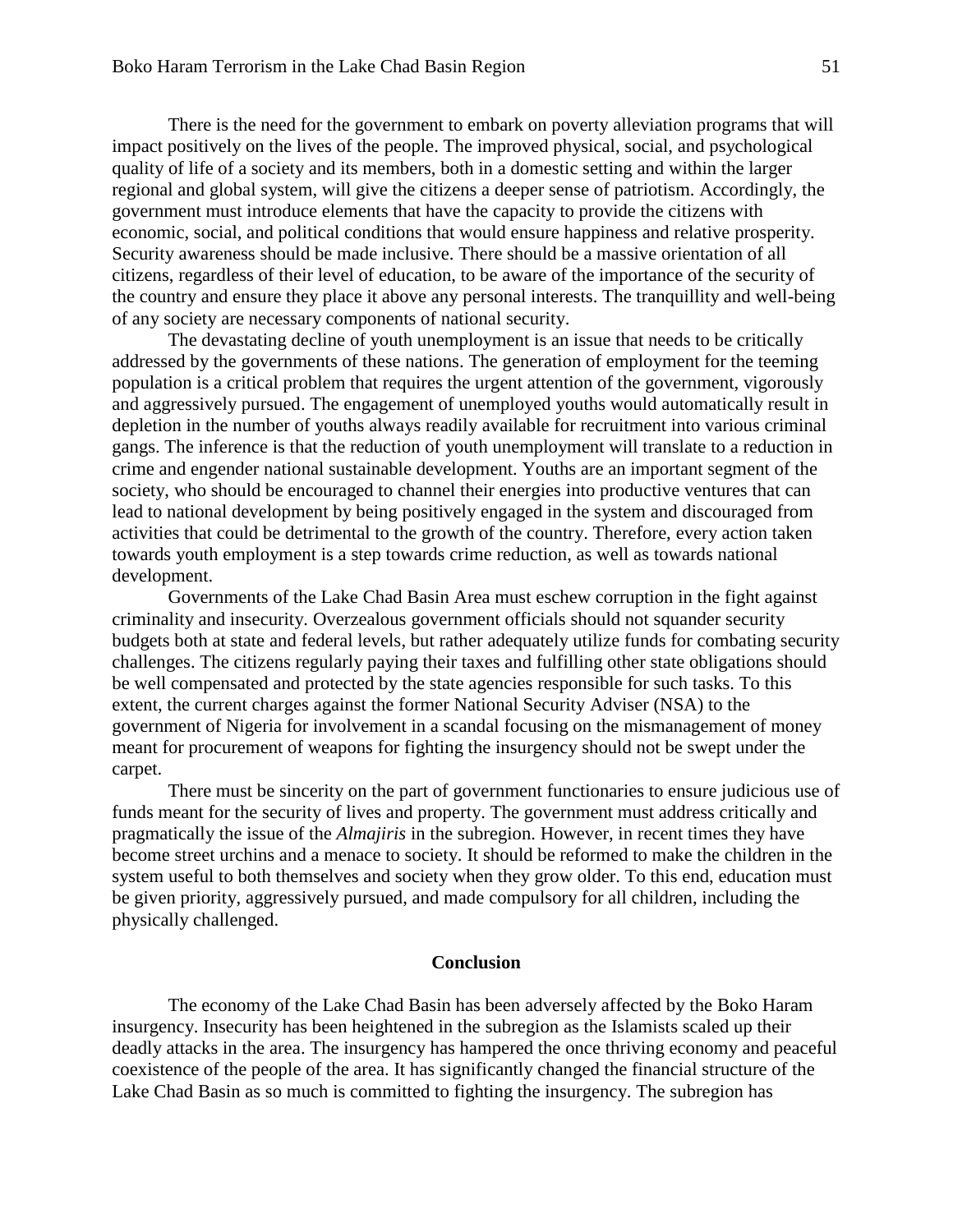however improved on their cooperation to enhance the security in the area with the formation of the MNJTF to fight the insurgents.

There is need to improve on mutual intelligence that would builds trust among the governments of the subregion and could efficiently improve the lives of the people. There is the need for an inclusive dialogue that will involve all clans and ethnic groups on security and stability in the subregion. The Lake Chad Basin nations, especially Nigeria, need to do more to ensure good life for its people. Winning the war against the Boko Haram insurgency therefore requires more than military action but providing social amenities that can make life meaningful to the people. If governments in this subregion take advantage of the vast human and material resources, both military and non-military, financial and social, the Lake Chad Basin will soon become a bastion of hope.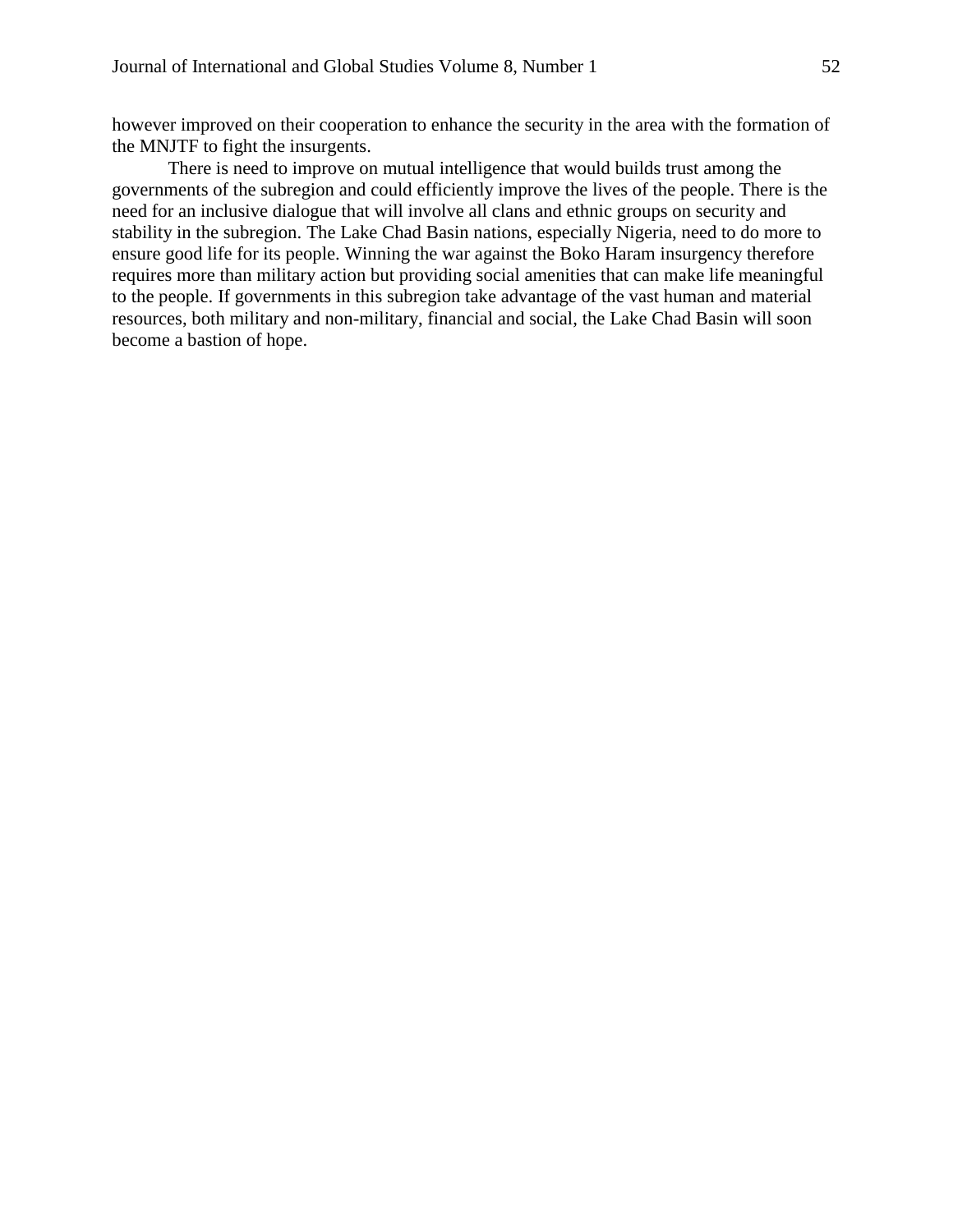#### **References**

- Abdallah, A. (2015, April 23). Nigeria Military Says Still in Boko Haram Stronghold Despite Mines. *Reuters*. Retrieved from http://www.ooyuz.com/geturl?aid=5726381
- Adebayo, A. A. (2013). Social Factors Affecting Effective Crime Prevention and Control in Nigeria. *International Journal of Applied Sociology, 3*(4), 71-75.
- Adebayo, A. A. (2014). Implications of 'Boko Haram' Terrorism on National Development in Nigeria: A Critical Review. *Mediterranean Journal of Social Sciences, 5*(16), 480-490.
- Adejoh, M. A., & Fada, A. A. (2014). Evaluating the Impact of Boko Haram Terrorism on Yankari Game Reserve as a Resort in Bauchi State Nigeria. *IOSR Journal of Humanities and Social Science, 19*(2), 57-61.
- *African Union Convention for the Protection and Assistance of Internally Displaced Persons in Africa (Kampala Convention)*. (2012). Retrieved from http://www.au.int/en/treaties/african-union-convention-protection-and-assistanceinternally-displaced-persons-africa
- *African Volunteer Network.* (2016). Retrieved from http://www.africanvolunteer.net/chad\_poverty.html
- Ahokegh, A. F. (2012). Boko Haram: A 21st Century Challenge in Nigeria. *European Scientific Journal, 8*(21), 46-55.
- [Allen,](http://www.dailymail.co.uk/home/search.html?s=&authornamef=Gavin+Allen) G., and [Silver](http://www.dailymail.co.uk/home/search.html?s=&authornamef=Katie+Silver) K., (26 December, 2011) Bombs kill 40 at Catholic Churches during Christmas Day Mass as Series of Explosions Rock Nigeria *Mail Online* Retrieved from [http://www.dailymail.co.uk/news/article-2078450/Bombs-kill-32-Catholic-churches-](http://www.dailymail.co.uk/news/article-2078450/Bombs-kill-32-Catholic-churches-Christmas-Day-mass-series-explosions-rock-Nigeria.html)[Christmas-Day-mass-series-explosions-rock-Nigeria.html](http://www.dailymail.co.uk/news/article-2078450/Bombs-kill-32-Catholic-churches-Christmas-Day-mass-series-explosions-rock-Nigeria.html) on 10/11/2016.
- Anger, B.A. (2002). International Terrorism and World Order. *Journal of Political and International Relations*, *1*(1), 46.
- Anyadike, N. O. (2013). Boko Haram and National Security Challenges in Nigeria: Causes and Solutions. *Journal of Economics and Sustainable Development, 4*(5), 12-23.
- Apenda, I.T., & Tough, B.T. (2015). Terrorism and Boko Haram: Reconsideration of Impacts on World Peace. *International Affairs and Global Strategy*, *37*, 97-103.
- Awodola, B., & Ayuba, C. (2015). Terrorism in Nigeria: The Case of the Boko Haram. *Mediterranean Journal of Social Sciences*, *6*(4), 247-257.
- Awojobi, O. (2014). The Socioeconomic Implications of Boko Haram Insurgency in the North-East of Nigeria. *International Journal of Innovation and scientific Research, 11*(1), 144- 150.
- Blanchard, L.P. (2016). Nigeria's Boko Haram: Frequently Asked Questions, Congressional Research Service. Retrieved from http://fpc.state.gov/documents/organization/230061.pdf
- Busé, M. (2000). WWII Ordnance Still Haunts Europe and Asia Pacific Rim. *Journal of Mine Action, 4*(2). Retrieved from http://www.jmu.edu/cisr/journal/4.2/Features/ww2/ww2.htm
- Carson, J. (2012, April 9). Nigeria, One Year After Elections: US on Boko Haram, Democracy and Economy. *A press release prepared for the Center for Strategic and International Studies*, Washington DC, 1-5.
- *Navy Commences Counter Insurgence Operations in Lake Chad*. (2016, October 14). *Channels Television*. Retrieved from https://www.channelstv.com/2016/10/14/navy-commencescounter-insurgence-operations-lake-chad/
- Chothia, F. (2011, August 26). Who are Nigeria's Boko Haram? *BBC News*.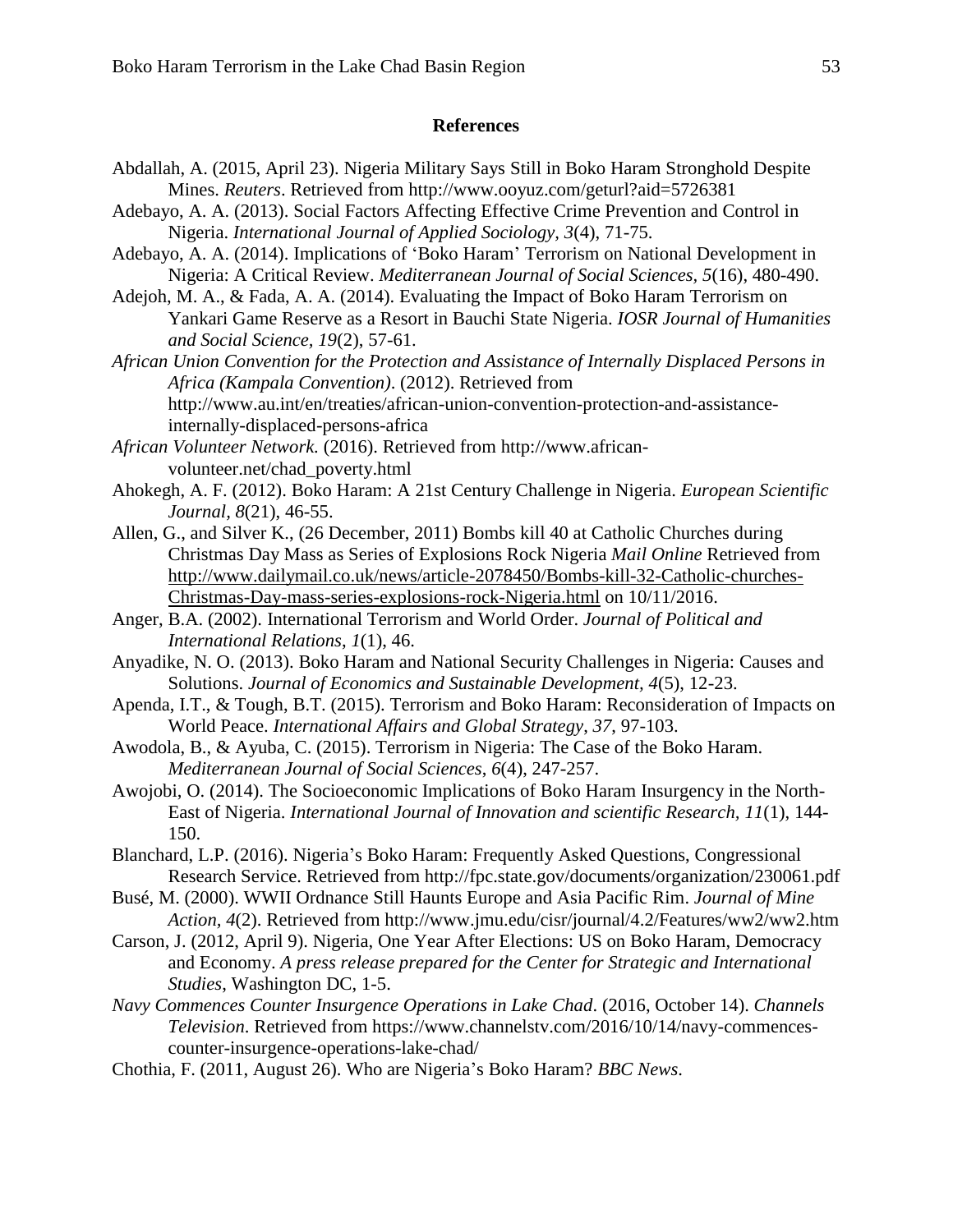- Danjibo, N. D. (2013). The Aftermath of the Arab Spring and its Implication for Peace and Development in the Sahel and Sub-Saharan Africa. *Strategic Review for Southern Africa, 35*(2), 16-34.
- Edeko, S. E. (2014). Strategies for Security Management in Nigeria: A Roadmap for Peace and National Security. *African Research Review, 8*(3), 1-17.
- Enobi, A.L., & Johnson-Rokosu, S.F. (2016). Terrorism Financing: The Socioeconomic and Political Implications of Boko Haram Insurgency in Lake Chad Basin. *Academic Journal of Economic Studies, 2*(1), 25–41.
- Igbuzor, O. (2011). Peace and Security Education: A Critical Factor for Sustainable Peace and National Development. *International Journal of Peace and Development Studies, 2*(1), 1- 7.
- Krahmann, E. (2003). Conceptualizing Security Governance. *Journal of the Nordic International Studies Association*, *38*(1), 5-26.
- Lizardo, O. (2008). *Journal of World-Systems Research*, *14*(2), 91-118.
- Maiangwa, B., & Uzodike, U.O. (2012). The Changing Dynamics of Boko Haram Terrorism. *Aljazeera Centre for Studies*. Retrieved from

http://studies.aljazeera.net/en/reports/2012/07/20127316859987337.html

- Malden, B. (2004). Terror, Terrorism, Terrorists. *Sociological Theory, 22*, 5-13.
- The National Primary Health Care Development Agency (AUCPAIDP) (2012). Retrieved from http://www.2016jobsnigeria.com/tag/the-national-primary-health-care-developmentagency-nphcda/
- Ngala, K. C. (2015, February 24). Boko Haram Insurgency Takes Rising Economic Toll on Nigeria's Neighbours. *News Express*. Retrieved from [http://www.newsexpressngr.com/news/9783-Boko-Haram-insurgency-takes-rising](http://www.newsexpressngr.com/news/9783-Boko-Haram-insurgency-takes-rising-economic-toll-on-Nigerias-neighbours)[economic-toll-on-Nigerias-neighbours](http://www.newsexpressngr.com/news/9783-Boko-Haram-insurgency-takes-rising-economic-toll-on-Nigerias-neighbours) on 9/11/2016
- Njoku, E.T. (2011) Globalization and Terrorism in Nigeria. *Foreign Policy Journal. 37,* 245- 264. Retrieved from

https://scholar.google.com/scholar?cluster=14455191407900537905&hl=en&oi=scholarr

- Nwanegbo, C.J., & Odigbo, J. (2013). Nigeria Security and National Development in Nigeria: The Threat of Boko Haram. *International Journal of Humanities and Social Science, 3*(4), 285-291.
- Okereke, C.N. (2012). Boko Haram Crisis of July 2009: Official Response and Public Reactions. In E. Uchendu (Ed.), *New Face of Islam in Eastern Nigeria and the Lake Chad Basin: Essays in Honour of Simon Ottenberg, 18* Makurdi: Aboki Publishers.
- Omar, L. (2008). Defining and Theorizing Terrorism: A Global Actor-Centered Approach. *Journal of World-Systems Research, 14*(2), 91-118.
- Omilusi, M., (2016) "Is Nigeria A Predatory Society?: Tracking Governability, Social Justice
- and Culture of Impunity"*International Journal of Politics and Good Governance*, *7*(2) Quarter II
- Retrieved from http://www.onlineresearchjournals.com/ijopagg/art/208.pdf 9/11/2016.
- Onuoha, F.C. (2012). Boko Haram: Nigeria's Extremist Islamic Sect. *Al Jazeera Centre for Studies' Reports.* Retrieved from

http://studies.aljazeera.net/ResourceGallery/media/Documents/2012/2/29/201222911334 1793734BOKO HARAM NIGERIAS EXTREMIST ISLAMIC SECT.pdf

Onuoha, F. C. (2010). African Security Since 1990: Trends and Prospects. *African Security Review, 19*(2), 54-67.